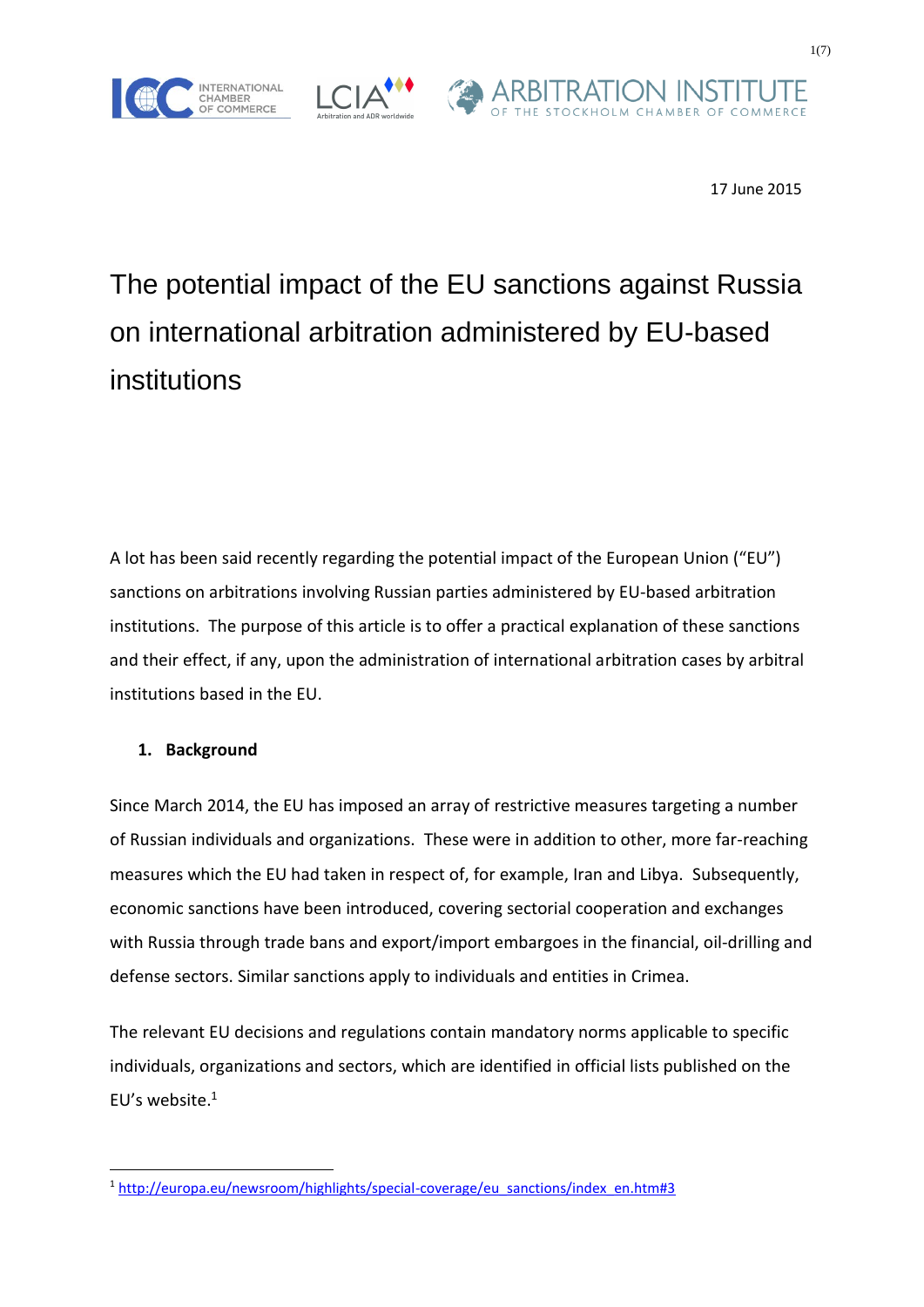





It is perhaps not surprising then that a debate on the sanctions' effect, if any, on the work of EU-based arbitral institutions has emerged in Russia, not least given the preference of Russian parties for certain EU-based institutions and/or EU jurisdictions' national laws. However, in addition to questions regarding the intended scope of the sanctions, the current debate often includes politicized arguments, many of which appear misconstrued and/or biased against EU-based arbitral institutions. The purpose of this note is to address these issues and to clarify the impact of sanctions on the day-to-day-activities of international arbitral institutions within the EU.

Some European institutions have a steady and significant caseload involving Russian and CIS parties. Others have even seen a substantial increase in the number of cases involving such parties. In any event, the Russian sanctions – while they may result in some additional administrative steps – do not preclude parties from referring their disputes to arbitration at an EU-based institution. As such, it is very much business as usual for both the institutions and the parties.

## **2. International trade and arbitration from a historical perspective**

History teaches us that trade and commercial relations will develop regardless of political system, priorities or even political conflict. In this context, it may be worth noting that the preference of Russian parties to use certain Western institutions originates from the times of the Cold War, which was an era of trade embargoes and general hostility between Western and Soviet blocs. This was the context in which the neutral, impartial and independent decision-making of East-West disputes by means of international arbitration developed.

Thus, nations will always trade, and nations will always have commercial relationships. Equally, States have been in agreement for a very long time that international trade and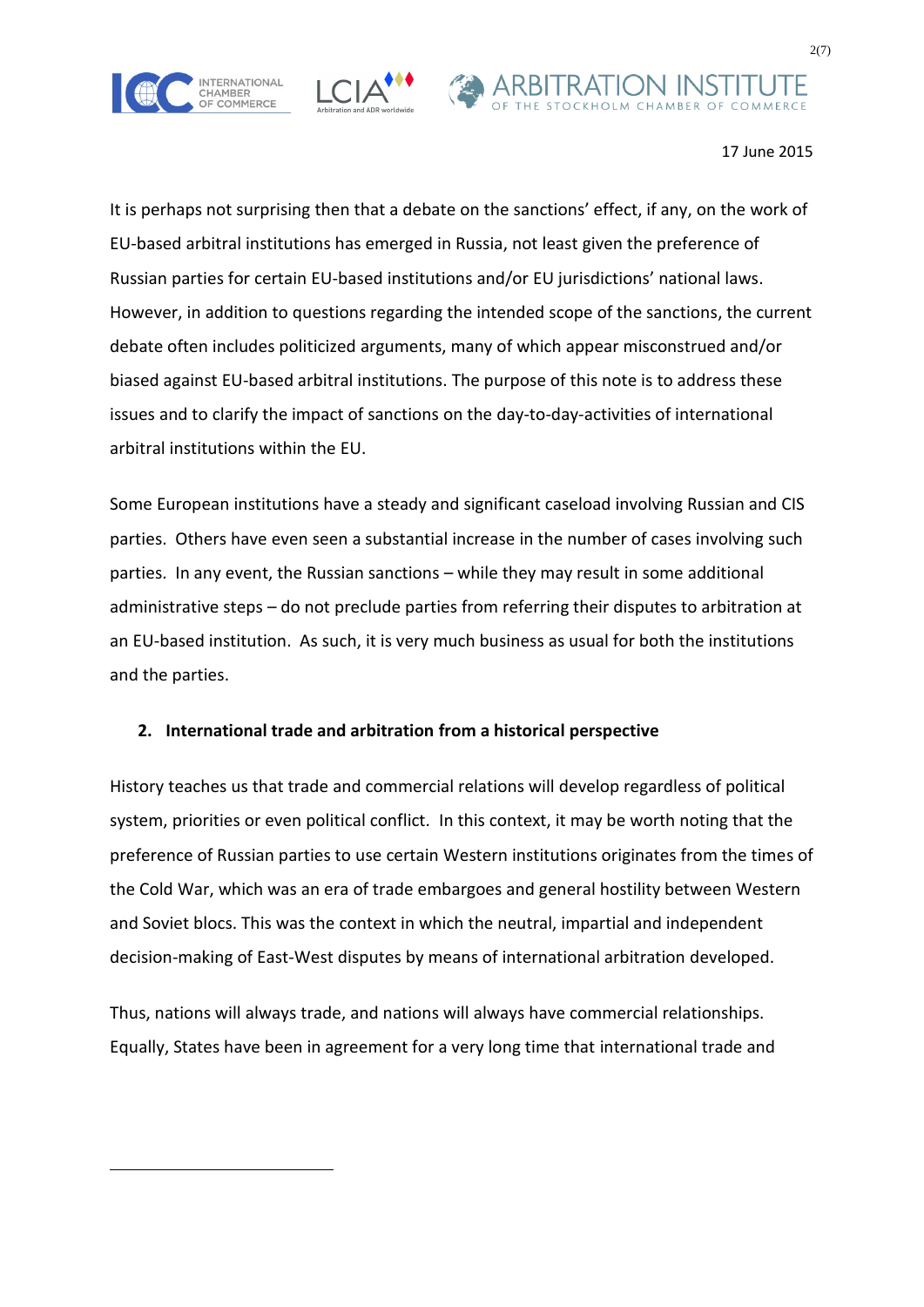





international commercial relations need predictable rules of law, including efficient mechanisms for dispute resolution.

As we assess the current situation, it is worthwhile to reflect on the world as it was when States negotiated and agreed to some of the most relevant common legal instruments for international arbitration, for example the 1958 Convention on Recognition and Enforcement of Foreign Arbitral Awards, and the 1976 UNCITRAL Arbitration Rules. In 1958 and 1976 borders were quite different, not to mention political systems. But this did not prevent a constructive approach in providing access to justice in international trade.

In fact, from a review of the *travaux préparatoires* of these instruments, it may be noted that one of the objectives of the negotiations was to enable parties from "*different economic systems*" to find a common ground for their international relations, and that the new legislation "*would be a constructive step towards facilitating international trade, and ultimately towards higher standards of living and so towards general peace and prosperity*." These are powerful words, and, we believe, are still valid and relevant. This is particularly so when one considers that while States during this time disagreed on a number of policy and geopolitical issues, in defining the rules of the game for international arbitration, States were able to find common ground. The underlying values which States agreed upon then still matter, particularly in times of political conflict, and are reflected in certain provisions of the EU sanctions regulations. For example, an exemption from the freezing of funds can be obtained for "funds intended exclusively for payment of reasonable professional fees or reimbursement of incurred expenses *associated with the provision of legal services"*. 2

## **3. The sanctions do not explicitly target the arbitral procedure**

 All arbitral institutions based in EU states, including SCC, LCIA and ICC, are subject to EU law. They are required to observe EU sanctions regulations, which often complement, or are intended to operate in tandem with, US (and UN) sanctions. These sanctions do not result in

<sup>2</sup> See article 4 of the EU Regulation 269/2014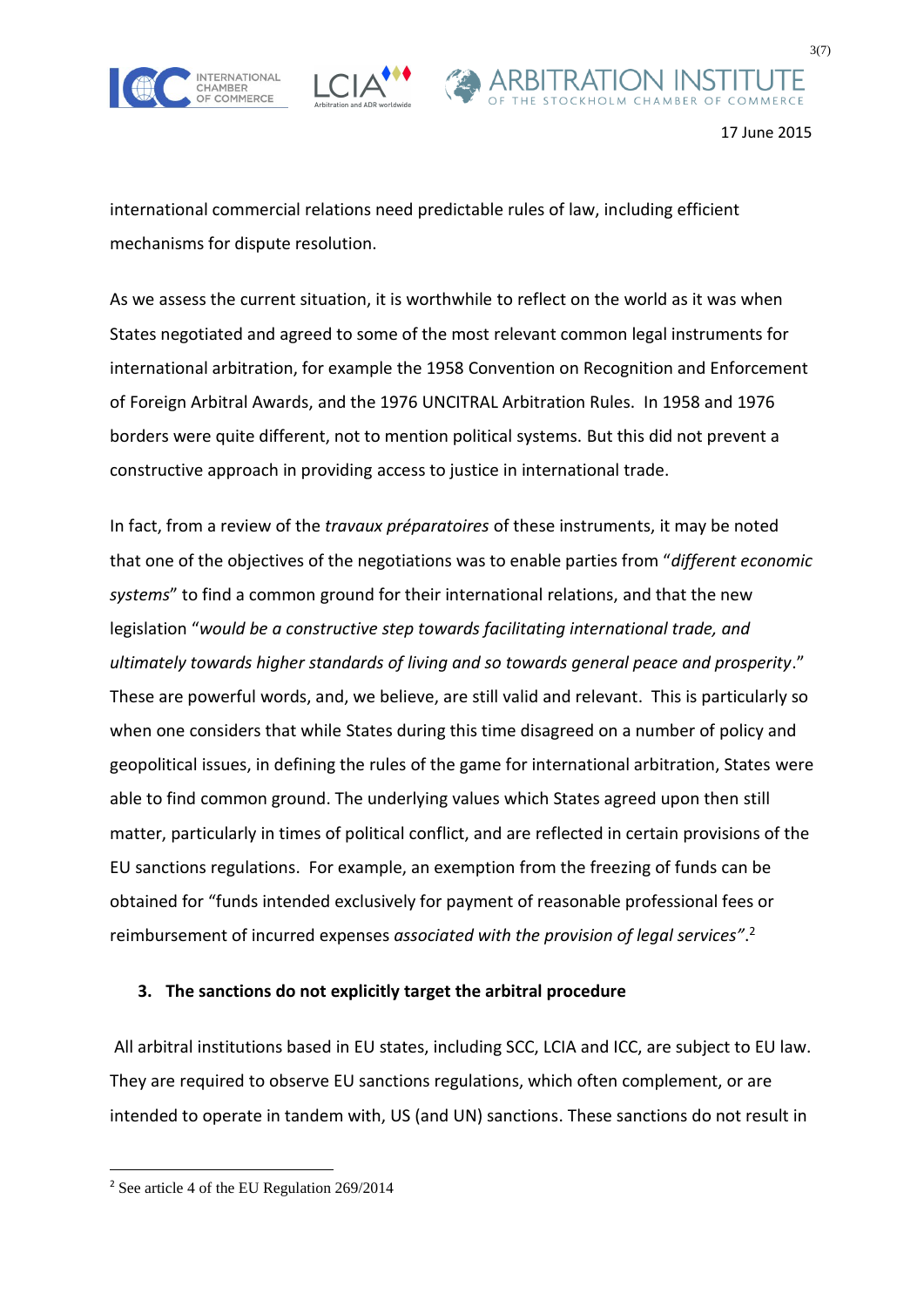





a substantial change in the administration of arbitral proceedings. Arbitral proceedings involving EU sanctions are subject to internal compliance mechanisms specific to arbitral institutions. The institutions must ensure therefore that they have systems in place, which are sanctions compliant and which are acceptable to both the regulatory authorities charged with the administration of the sanctions regime and which the banks which handle the deposit moneys lodged with the institutions likewise find acceptable. It is important to note, however, that the EU sanctions implemented against Russian interests have targeted a limited and defined number of entities and individuals and are of a less sweeping and general nature than sanctions introduced against other states and their nationals.

In practical terms, however, in the case of Russian parties, there is a variety of situations relating to *procedure* where the sanctions could come into play. One is where a designated party appears as or is a controlling entity, i.e. the ultimate beneficial owner, of a party in one of our cases. A second is where a party to one of our cases is itself an entity trading in dualuse goods and technology for military use in Russia or for any military end-user in Russia. In such circumstances, the transfer of funds could be affected by the regulations on freezing of assets and the financial sanctions targeting certain sectors of the Russian economy. These are, however, situations that can be addressed by applying for an exemption under the regulations.

The asset-freezing restrictions might thus require additional administration on the part of the designated individuals and entities, the arbitral institutions and arbitrators. As pointed out above, this designation is a very limited list. In essence, prior to filing for arbitration the designated company or individual will need to obtain an exemption from the freezing of funds by filing a request with the relevant authority. Practical information and contact details for filing an application is available from our respective institutions.

There may be cases where sanctions have an effect on the *substance* of disputes. In such cases, the dispute itself will be affected by the sanction, i.e. from the perspective of the arbitral institution, the sanction will bite, irrespective of where the arbitration is seated,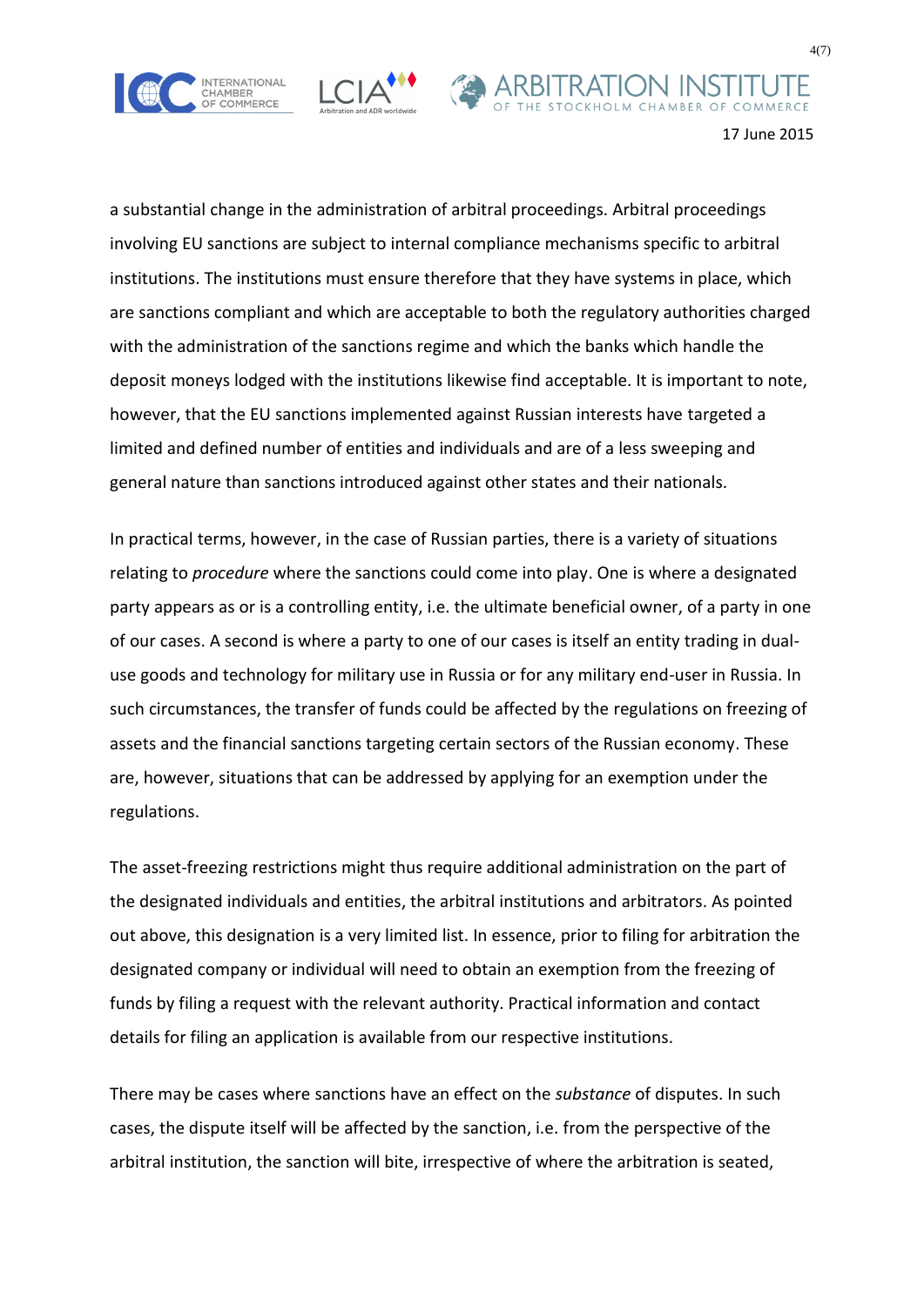





which EU arbitral institution is administering it, the law(s) applicable to it, and where any award is ultimately sought to be enforced. As such, moving the seat of these arbitrations outside of the EU will not make any difference, if the dispute is subject to the sanctions regime.

## **4. Addressing some of the most common questions**

In the wake of the political debate surrounding the implementation of the sanctions, a number of misconceptions have surfaced regarding the impact and applicability of the Russian sanctions. Below, we address some of the most principal issues.

The EU sanctions apply to a limited number of persons and entities

The EU Regulations apply to a limited number of persons and entities. The sanctions do not impose a general prohibition on trade with Russian parties. Indeed, the overwhelming majority of Russian businesses and investors are not subject to any EU restrictions.

 Parties of any nationality are not prevented from referring their disputes to European institutions

Arbitral institutions maintain a strict neutrality vis-à-vis all parties, irrespective of their nationalities. Subject to compliance measures that arbitral institutions are required to implement in a case, Russian parties will not be treated differently from other parties, and Russian parties are not prevented from agreeing to arbitration under any of the of Rules or in any venue within the European Union including Paris, London and Stockholm.

The arbitral procedure remains the same

The arbitration procedure in Europe continues to be open for all parties, irrespective of their nationalities. In this respect, nothing has changed. With the exception of compliance measures. The EU sanctions do not affect the arbitration procedure as such.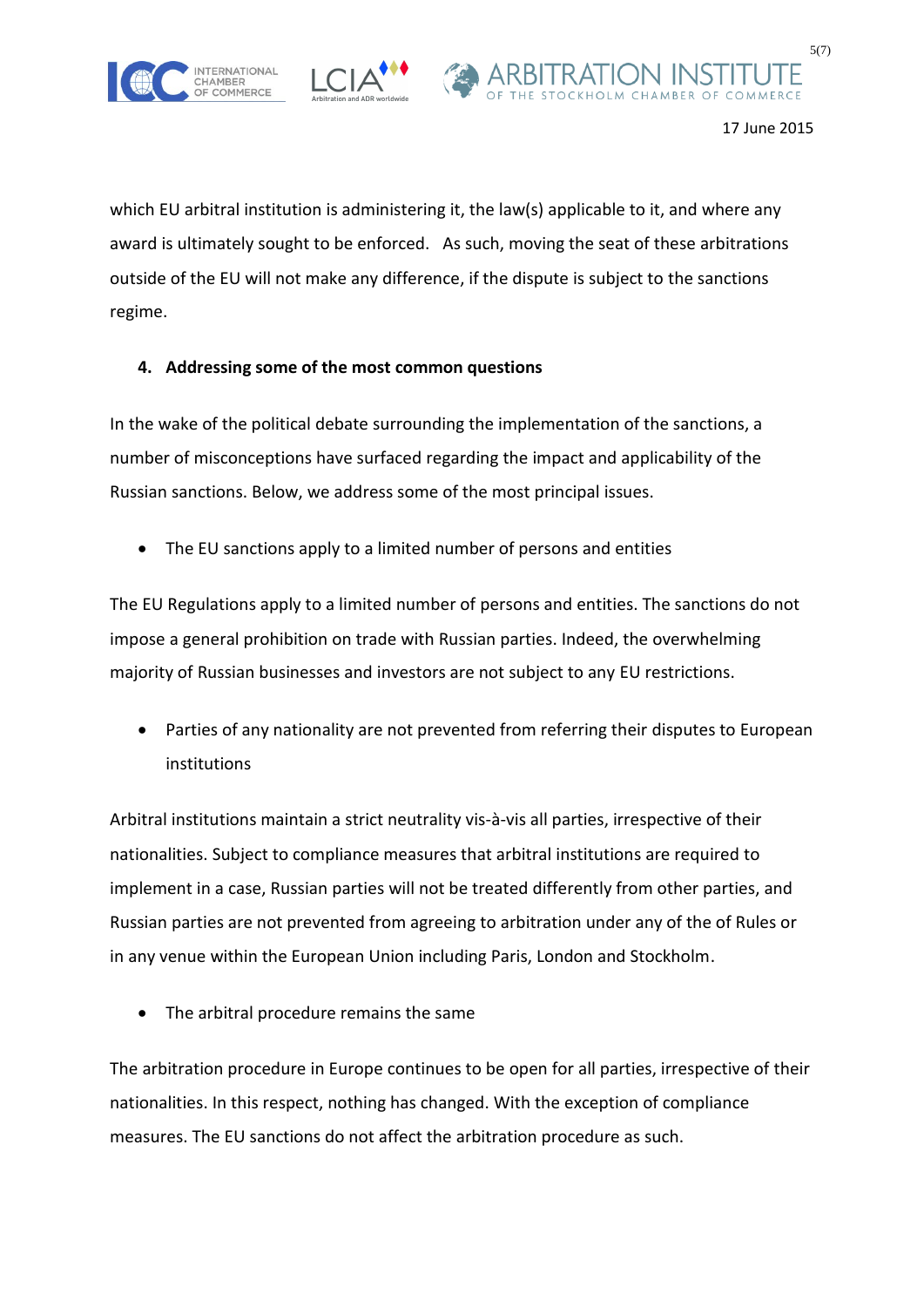





Some administrative measures have been added

In practice, the EU Regulations and their implementation by national authorities have added a limited number of administrative steps in the case management process. To this end, additional information regarding parties' ownership or control structure may be needed at any time of the proceedings. For example, when a request for arbitration is filed, parties and related entities will be checked against a list of sanctioned individuals and entities. If the scope of the sanctions changes, institutions will take the relevant necessary steps in relation to pending cases.

A designated party can still file a request for arbitration

A person or entity designated by the EU Regulations is not *per se* prevented from filing a request for arbitration with the ICC, LCIA or SCC.

Before so doing, however, the designated person or entity is advised to inform the institution of the dispute prior to the request for arbitration. This is to enable the institutions to discuss with the parties of any additional administrative requirement that needs to be fulfilled either by the parties or the institution, for example filing an application with the relevant national authorities for an exemption under the sanction regulation.

The freezing of funds under the sanctions regulations can be exempted for "*funds intended exclusively for payment of reasonable professional fees or reimbursement of incurred expenses associated with the provision of legal services."*

## **5. Summary**

The sanctions do not impose a general prohibition for Russian parties to seek arbitration before European arbitral institutions, and Russian parties are not treated differently from other parties.